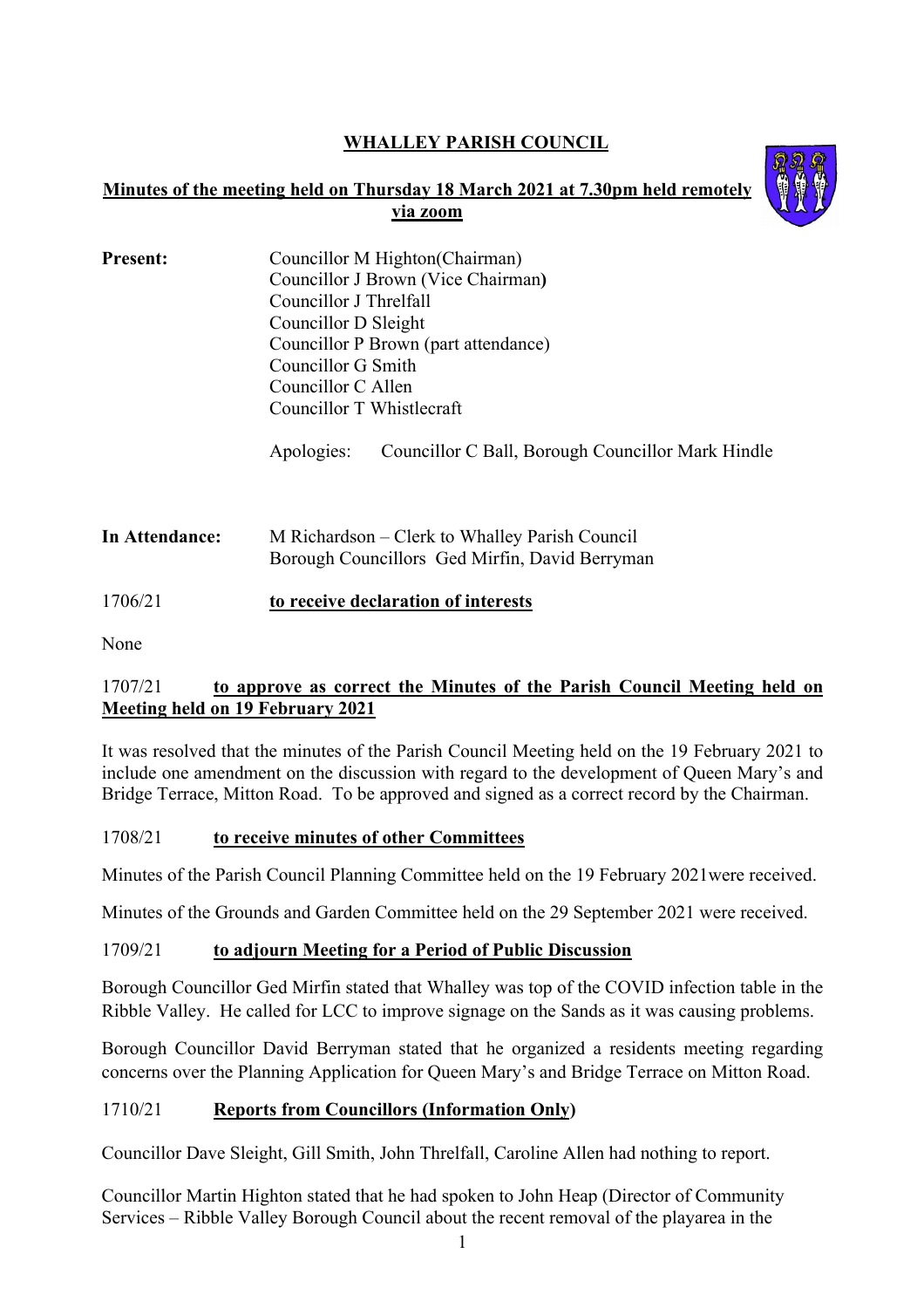woods at Calderstones. Councillor Berryman stated that Borough had handled the situation badly and that money would be found to replace the equipment. Martin Highton stated that Parish Council welcomed the news and that a letter be written to the Borough Council asking for like for like replacement.

Martin Highton stated that he had contacted John Houlsworth Solicitors to obtain confirmation of the Title Deed at the QE11 Playing Fields so that £5k of Sports England funding could be drawn down following the drainage works. Jon Smith had applied for grant funding for over £90k to resurface the access road to the site. This is from the Lancashire Environment Fund.

Martin reported that the Chestnut Tree in the Church yard had been partially removed. He would be meeting Roy Cattermole to agree its complete removal. The Multi Stemmed Trees for the planters on King Street had been ordered.

Councillor Tracey Whistlecraft stated that the landowner at Hellicliffs was undertaking work to include more ramps and drainage pipes. The current signs and steps that needed maintenance will be repaired and the Landowner had agreed that a spotter should be used when bikes are using the site.

Councillor June Brown reported that meeting had been held with the Chamber of Trade re the planned King Street Highway Improvements by LCC. The work was due to start in April 2021 but it was agreed this would now change. A small amount of work would take place soon but the when three way lights are necessary this will take place later in 2021.

### 1711/21 **To agree a response of Whalley Parish Council following the removal of the Woodland Play Area at Calderstone Woods1 External**

The Parish Council was supportive of the Borough Council's rapid response to the situation but want to ensure like for like equipment is replaced. value £1300). Clerk to write to John Heap.

### 1712/21 **To determine whether to seek a reassessment of Whalley Parish with regard to the Lancashire Road Safety Partnership**.

The Parish Council has taken decisive action to try and bring about a change and improve enforcement in Whalley at the hotspots such as Mitton Road, Clitheroe Road and Accrington Road. This has included writing to the Police and Crime Commissioner in addition sot the Chief Constable. Unfortunately this has had limited effect as both replies referred it back to the Lancashire Road Safety Partnership. The catergorisation takes place every three years and the Clerk will write to request this reassessment. Debate took place as to the effectiveness of the Partnership.

The Parish Council instructed the Clerk to seek reassessment from the Lancashire Road Safety Partnership.

# 1713/21 **To consider the report by Ribble Borough Council regarding options for how Ribble Valley Borough Council can support Whalley Parish Council's request for additional CCTV funding**

The Parish Council has been in negotiation with Ribble Valley Borough Council for many months regarding the rising crime rates regarding Anti Social Behaviour and the need to have better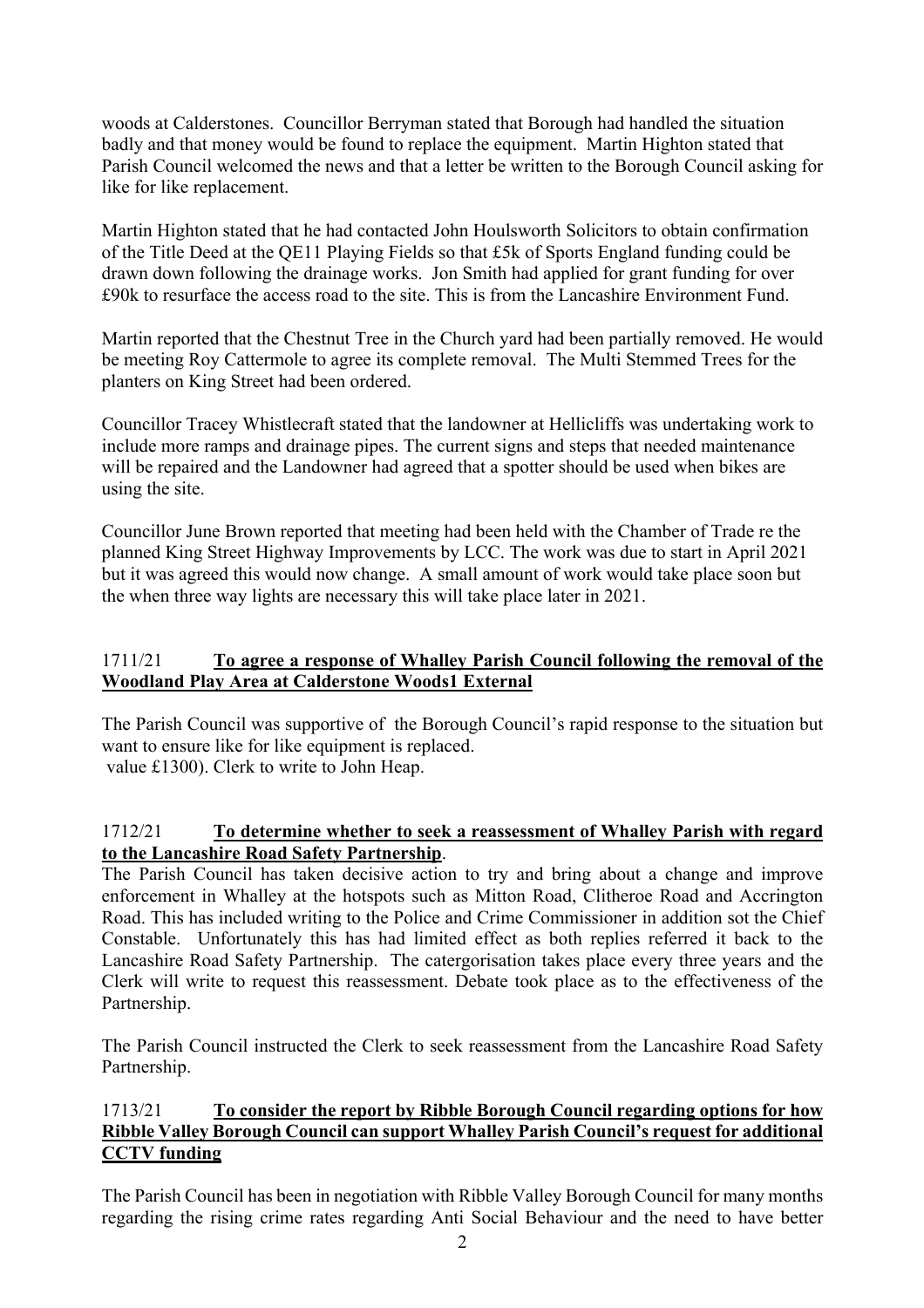surveillance in hot spot areas. Currently the Parish has only 3 cameras which is Councillors felt was not enough. The Fibre Optic Link to ensure the cameras can be monitored at the control role in Clitheroe is not yet in place. The Clerk asked Ged Mirfin if the Borough Council will provide the staff time for Parish Council's to submit funding applications and he said yes; future funding pots included LANPAC and the RVBC Concurrent Grant.

#### 1714/21 **To consider and determine whether to purchase additional Christmas Tree Lights and for the associated electricity cables to be buried under ground**

At the last Grounds and Garden Committee meeting it was agreed that increasing the number of lights on the new permanent Christmas Tree would improve the display at Christmas. A quote had been provided by the existing contractor. Dave Sleight suggested that we seek a view from a Tree specialist about future health and pruning of the tree before and check the last Tree Check Report. Providing that no significant work is required regarding the tree it was agreed that the work should then be carried out.

### 1715/21 **To consider and approve a report increasing the Clerks Salary by 1 spinal column point**

It was agreed, in accordance with the Employment Contract to award a one spinal column point increase beginning on 1 April 2021.

| Website maintenance              | (27.60)   |      |           | (27.60)    |
|----------------------------------|-----------|------|-----------|------------|
| Salary                           | (753.35)  |      |           | (753.35)   |
| Home office                      | (43.33)   |      |           | (43.33)    |
| Internet                         | (10.00)   |      |           | (10.00)    |
| Mobile Phone                     | (5.00)    |      |           | (5.00)     |
| mileage $56 \times 0.45$         | (25.20)   |      |           | (25.20)    |
| Reimbursement - stamps           | (7.92)    |      |           | (7.92)     |
| Chq 3533 replacment Invoice 0578 | (768.00)  |      |           | (768.00)   |
| Invoice 0590                     | (744.00)  |      |           | (744.00)   |
| Vale Gds Electricity             | (9.33)    |      |           | (9.33)     |
| Employee Contrbn 4quarter        | (5.90)    |      |           | (5.90)     |
| <b>Cllr Training C Allen</b>     | (60.00)   |      |           | (60.00)    |
| Invoice 40645                    | (18.43)   |      |           | (18.43)    |
| invoice 39617                    | (54.55)   |      |           | (54.55)    |
|                                  | (239.29)  | 0.00 | 0.00      | (2,532.61) |
|                                  |           |      |           |            |
|                                  | 39,732.57 | 0.00 | 22,977.40 | 62,709.97  |

# 1716/21 **To authorise Accounts, Payments, Receipts and Balances for March 2021**

**Balances**: Nat West Current: £39,732.57 QE2 Nat West £0 Skipton £22977.40.

### 1717/21**Clerks Report for March 2021**

The Parish Council resolved to accept the Clerks report.